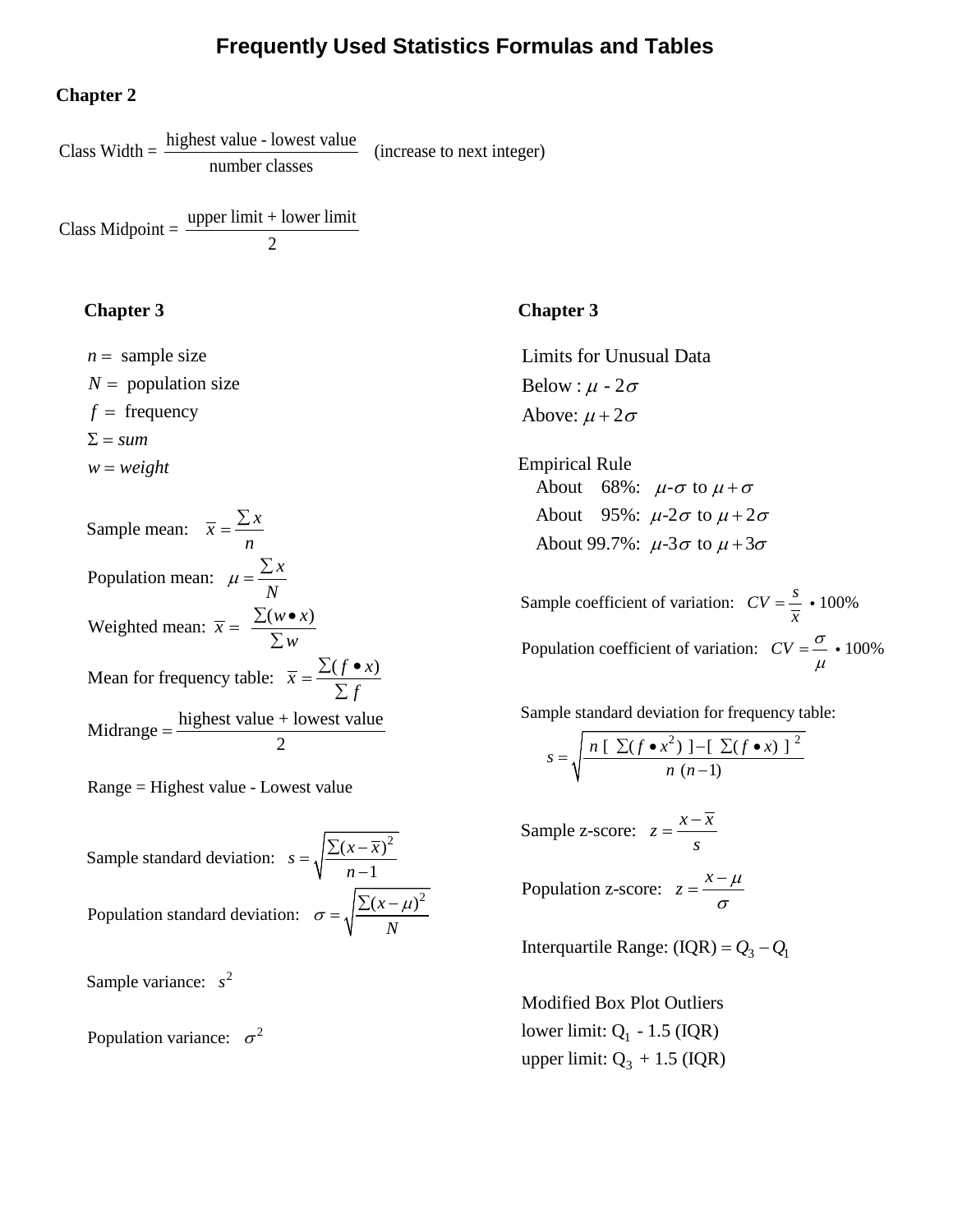#### **Chapter 4**

Probability of the complement of event *A*  $P(not \overrightarrow{A}) = 1 - P(\overrightarrow{A})$ 

Multiplication rule for independent events  $P(\overline{A} \text{ and } B) = P(A) \bullet \overline{P(B)}$ 

General multiplication rules  $P(A \text{ and } B) = P(A) \bullet P(B, \text{ given } A)$  $P(A \text{ and } B) = P(A) \bullet P(A, \text{ given } B)$ 

Addition rule for mutually exclusive events  $P(A \text{ or } B) = P(A) + P(B)$ 

General addition rule  $P(A \text{ or } B) = P(A) + P(B) - P(A \text{ and } B)$ 

Permutation rule:  $_{n}P_{r} = \frac{n!}{\sqrt{n!}}$  $n^I r = \frac{}{(n-r)!}$  $P_r = \frac{n!}{(n-r)}$ 

Combination rule:  ${}_{n}C_{r} = \frac{n!}{\cdots}$  $_{n}C_{r} - \frac{r!(n-r)!}{r!(n-r)!}$  $C_r = \frac{n!}{r!(n-r)!}$ 

Permutation and Combination on TI 83/84



**Note: textbooks and formula**  sheets interchange "r" and "x" **for number of successes**

#### **Chapter 5**

#### **Discrete Probability Distributions:**

Mean of a discrete probability distribution:

$$
\mu = \sum [x \bullet P(x)]
$$

Standard deviation of a probability distribution:

$$
\sigma = \sqrt{\sum [x^2 \bullet P(x)] - \mu^2}
$$

**Binomial Distributions**  $r =$  number of successes (or x)  $p =$  probability of success  $q$  = probability of failure  $p + q = 1$  $q = 1-p$   $p + q$ 

Binomial probability distribution  $(r) = {}_{n}C_{r}p^{r}q^{n-r}$  $P(r) = \binom{r}{r} p^r q^{n-r}$ 

Mean:  $\mu = np$ 

Standard deviation:  $\sigma = \sqrt{npq}$ 

#### **Poisson Distributions**

 $r =$  number of successes (or  $x$ )

 $\mu$  = mean number of successes (over a given interval)

Poisson probability distribution

$$
P(r) = \frac{e^{-\mu}\mu^r}{r!}
$$

2.71828 *e* ≈

 $\mu$  = *mean* (over some interval)

$$
\sigma = \sqrt{\mu}
$$

$$
\sigma^2 = \mu
$$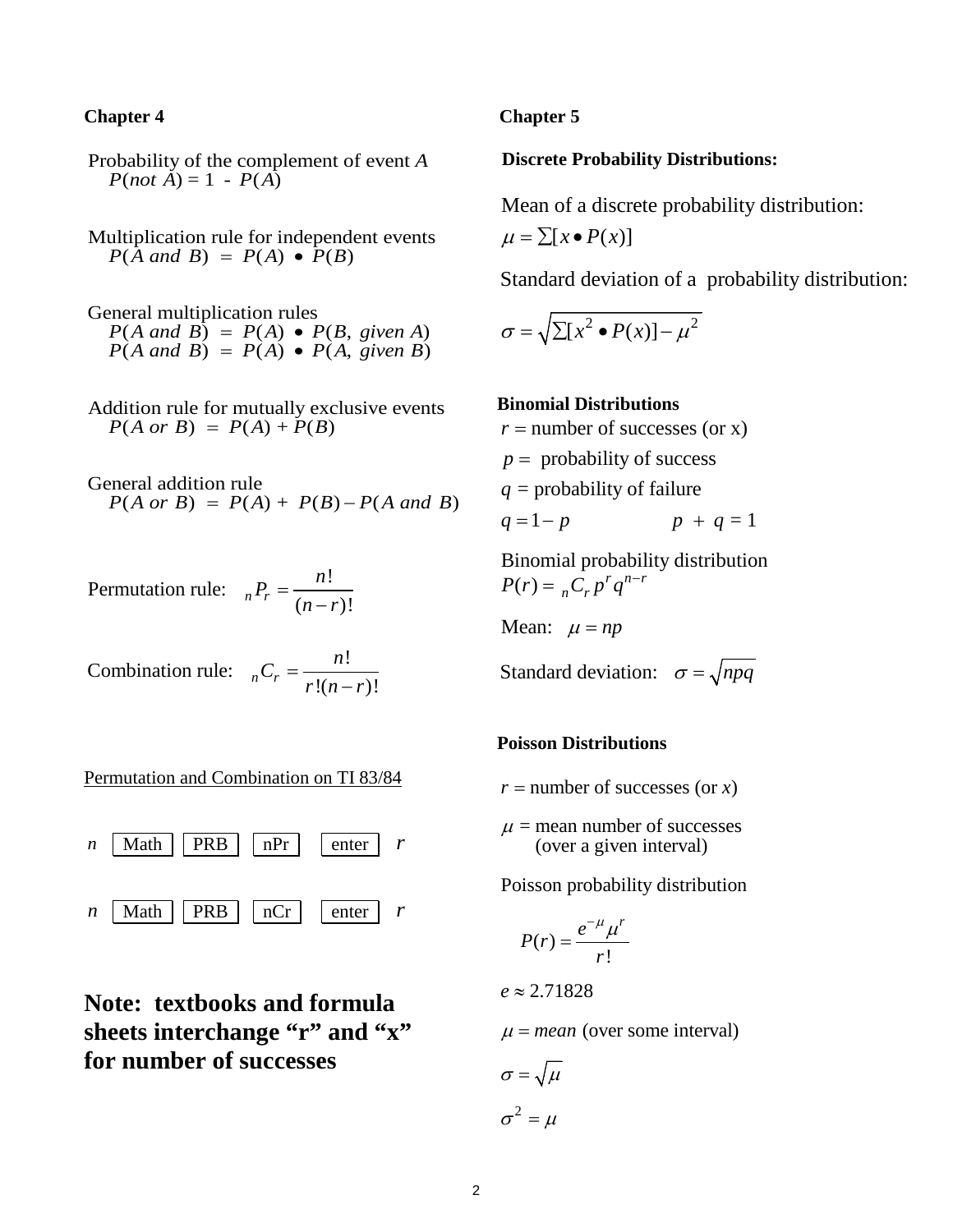#### **Chapter 6**

#### **Normal Distributions**

Raw score:  $x = z\sigma + \mu$ 

Standard score: *x*  $z = \frac{x - \mu}{\sigma}$ σ  $=\frac{x-$ 

Mean of  $\bar{x}$  distribution:  $\mu_{\bar{x}} = \mu$ 

Standard deviation of  $\overline{x}$  distribtuion:  $\sigma_{\overline{x}}$ (standard error) *n* σ  $\sigma_{\overline{r}} =$ 

Standard score for  $\bar{x}$  : / *x*  $\overline{x}$  : z *n*  $\mu$ σ  $=\frac{\overline{x}-}{\overline{x}}$ 

### **Chapter 7**

## **One Sample Confidence Interval**

for proportions  $(p)$ :  $p$  : (*np* > 5 and *nq* >

$$
\hat{p} - E < p < \hat{p} + E
$$
\n
$$
\text{where } E = z_{\alpha/2} \sqrt{\frac{p(1-p)}{n}}
$$
\n
$$
\hat{p} = \frac{r}{n}
$$

for means  $(\mu)$  when  $\sigma$  is known:

where  $E = z_{\alpha/2}$  $\overline{x} - E < \mu < \overline{x} + E$ *n* α  $=z_{\alpha/2}\frac{\sigma}{\sqrt{2}}$ 

for means  $(\mu)$  when  $\sigma$  is unknown:

$$
\overline{x} - E < \mu < \overline{x} + E
$$
\nwhere  $E = t_{\alpha/2} \frac{s}{\sqrt{n}}$ 

with 
$$
d.f. = n-1
$$

 $2)$ ,  $(n-1)s^2$   $\leq$   $\pi^2$   $(n-1)s^2$ for variance  $({\sigma}^2)$ :  $\frac{(n-1)s^2}{s^2} < {\sigma}^2 < \frac{(n-1)s^2}{s^2}$ with  $d.f. = n-1$ *R L*  $\sigma^2$ ):  $\frac{(n-1)s^2}{s} < \sigma^2 < \frac{(n-1)s}{s}$  $\chi_{R}$   $\chi$  $\frac{-1)s^2}{2} < \sigma^2 < \frac{(n-1)s}{2}$ 

#### **Chapter 7**

Confidence Interval: Point estimate  $\pm$  error

Point estimate  $=$  Upper limit  $+$  Lower limit  $\mathcal{D}_{\alpha}$ 

Error = Upper limit - Lower limit 2

#### **Sample Size for Estimating**

2  $n = \left(\frac{z_{\alpha/2}}{E}\right)$ means:  $=\left(\frac{z_{\alpha/2}\sigma}{E}\right)$ 

proportions:  
\n
$$
n = \hat{p}\hat{q} \left(\frac{z_{\alpha/2}}{E}\right)^2
$$
\nwith preliminary estimate for  $p$   
\n
$$
n = 0.25 \left(\frac{z_{\alpha/2}}{E}\right)^2
$$
\nwithout preliminary estimate for  $p$ 

variance or standard deviation: \*see table 7-2 (last page of formula sheet)

# **Confidence Intervals Level of Confidence z-value**  $(z_{\alpha/2})$

| 70% | 1.04  |
|-----|-------|
| 75% | 1.15  |
| 80% | 1.28  |
| 85% | 1.44  |
| 90% | 1.645 |
| 95% | 1.96  |
| 98% | 2.33  |
| 99% | 2.58  |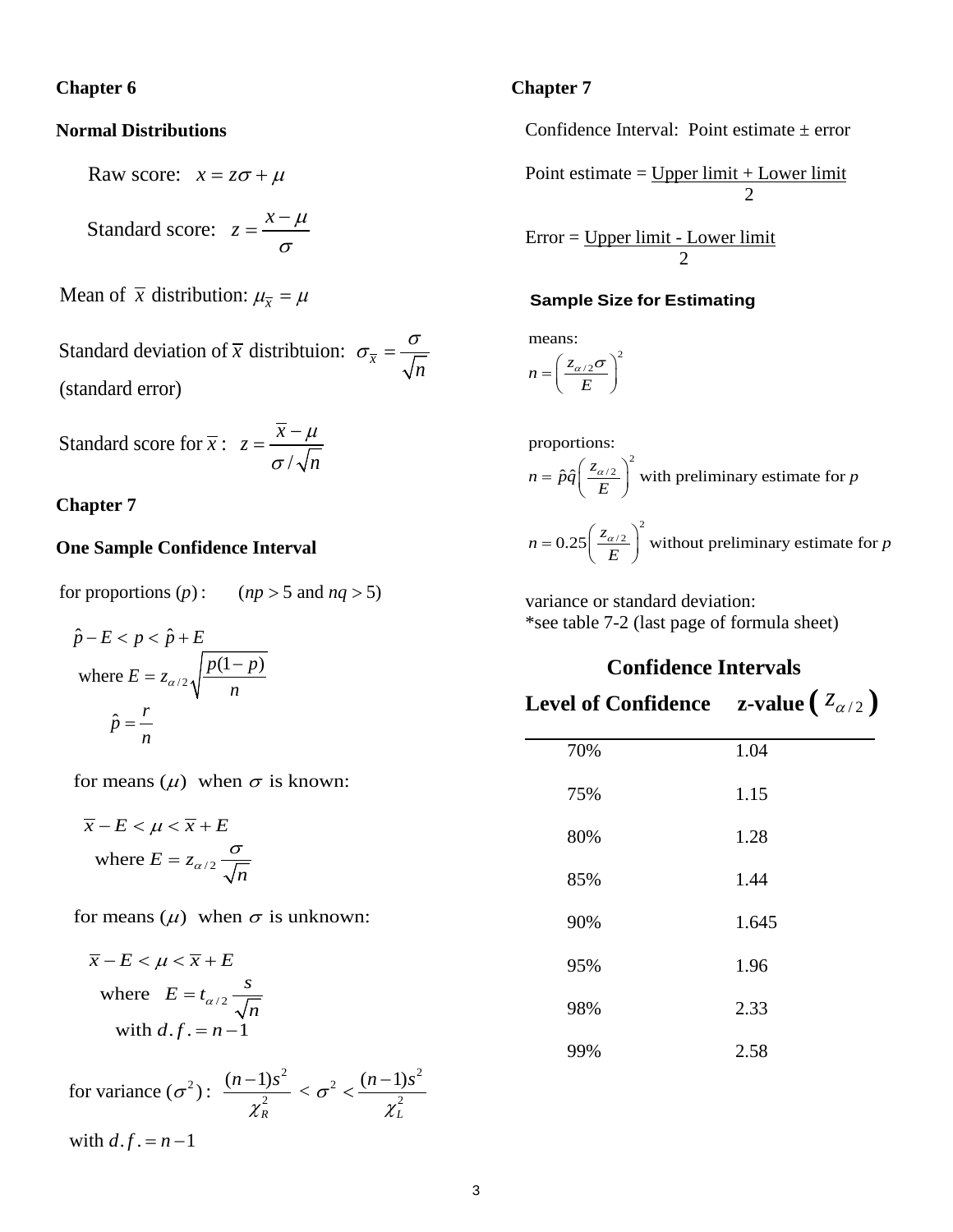#### **Chapter 8**

#### **One Sample Hypothesis Testing**

for 
$$
p
$$
 ( $np > 5$  and  $nq > 5$ ):  $z = \frac{\hat{p} - p}{\sqrt{pq/n}}$   
\nwhere  $q = 1 - p$ ;  $\hat{p} = r/n$   
\nfor  $\mu$  ( $\sigma$  known):  $z = \frac{\overline{x} - \mu}{\sigma/\sqrt{n}}$   
\nfor  $\mu$  ( $\sigma$  unknown):  $t = \frac{\overline{x} - \mu}{s/\sqrt{n}}$  with  $d.f. = n - 1$   
\nfor  $\sigma^2$ :  $\chi^2 = \frac{(n-1)s^2}{\sigma^2}$  with  $d.f. = n - 1$ 

### **Chapter 9**

# **Two Sample Confidence Intervals and Tests of Hypotheses**

# **Difference of Proportions**  $(p_1 - p_2)$

Confidence Interval:

$$
(\hat{p}_1 - \hat{p}_2) - E < (p_1 - p_2) < (\hat{p}_1 - \hat{p}_2) + E
$$
\n
$$
\text{where } E = z_{\alpha/2} \sqrt{\frac{\hat{p}_1 \hat{q}_1}{n_1} + \frac{\hat{p}_2 \hat{q}_2}{n_2}}
$$
\n
$$
\hat{p}_1 = r_1 / n_1; \hat{p}_2 = r_2 / n_2 \text{ and } \hat{q}_1 = 1 - \hat{p}_1; \hat{q}_2 = 1 - \hat{p}_2
$$

Hypothesis Test:

$$
z = \frac{(\hat{p}_1 - \hat{p}_2) - (p_1 - p_2)}{\sqrt{\frac{\overline{pq}}{n_1} + \frac{\overline{pq}}{n_2}}}
$$

where the pooled proportion is  $\bar{p}$ 

$$
\overline{p} = \frac{r_1 + r_2}{n_1 + n_2}
$$
 and  $\overline{q} = 1 - \overline{p}$   
 $\hat{p}_1 = r_1 / n_1$ ;  $\hat{p}_2 = r_2 / n_2$ 

#### **Chapter 9**

# **Difference of means**  $\mu_1$ **-** $\mu_2$  **(independent samples)**

Confidence Interval when  $\sigma_1$  and  $\sigma_2$  are known

$$
(\overline{x}_1 - \overline{x}_2) - E < (\mu_1 - \mu_2) < (\overline{x}_1 - \overline{x}_2) + E
$$
\nwhere  $E = z_{\alpha/2} \sqrt{\frac{\sigma_1^2}{n_1} + \frac{\sigma_2^2}{n_2}}$ 

Hypothesis Test when 
$$
\sigma_1
$$
 and  $\sigma_2$  are known

$$
z = \frac{(\overline{x}_1 - \overline{x}_2) - (\mu_1 - \mu_2)}{\sqrt{\frac{\sigma_1^2}{n_1} + \frac{\sigma_2^2}{n_2}}}
$$

Confidence Interval when  $\sigma_1$  and  $\sigma_2$  are unknown

$$
(\overline{x}_1 - \overline{x}_2) - E < (\mu_1 - \mu_2) < (\overline{x}_1 - \overline{x}_2) + E
$$
\n
$$
E = t_{\alpha/2} \sqrt{\frac{s_1^2}{n_1} + \frac{s_2^2}{n_2}}
$$
\nwith  $d, f_1, \text{ and } g_2, \text{ and } g_3, \text{ and } g_4, \text{ and } g_5, \text{ and } g_6, \text{ and } g_7, \text{ and } g_8, \text{ and } g_9, \text{ and } g_9, \text{ and } g_9, \text{ and } g_9, \text{ and } g_9, \text{ and } g_9, \text{ and } g_9, \text{ and } g_9, \text{ and } g_9, \text{ and } g_9, \text{ and } g_9, \text{ and } g_9, \text{ and } g_9, \text{ and } g_9, \text{ and } g_9, \text{ and } g_9, \text{ and } g_9, \text{ and } g_9, \text{ and } g_9, \text{ and } g_9, \text{ and } g_9, \text{ and } g_9, \text{ and } g_9, \text{ and } g_9, \text{ and } g_9, \text{ and } g_9, \text{ and } g_9, \text{ and } g_9, \text{ and } g_9, \text{ and } g_9, \text{ and } g_9, \text{ and } g_9, \text{ and } g_9, \text{ and } g_9, \text{ and } g_9, \text{ and } g_9, \text{ and } g_9, \text{ and } g_9, \text{ and } g_9, \text{ and } g_9, \text{ and } g_9, \text{ and } g_9, \text{ and } g_9, \text{ and } g_9, \text{ and } g_9, \text{ and } g_9, \text{ and } g_9, \text{ and } g_9, \text{ and } g_9, \text{ and } g_9, \text{ and } g_9, \text{ and } g_9, \text{ and } g_9, \text{ and } g_9, \text{ and } g_9, \text{ and } g_9, \text{ and } g_9, \text{ and } g_9, \text{ and } g_9, \text{ and } g_9, \text{ and } g_9, \text{ and } g_9, \text{ and } g_9, \text{ and } g_9, \text{ and } g_9, \text{$ 

with  $d.f.$  = smaller of  $n_1 - 1$  and  $n_2 - 1$ 

Hypothesis Test when  $\sigma_1$  and  $\sigma_2$  are unknown

$$
t = \frac{(\overline{x}_1 - \overline{x}_2) - (\mu_1 - \mu_2)}{\sqrt{\frac{s_1^2}{n_1} + \frac{s_2^2}{n_2}}}
$$

with  $d.f.$  = smaller of  $n_1 - 1$  and  $n_2 - 1$ 

# **Matched pairs (dependent samples)**

where  $E = t_{\alpha/2} \frac{s_d}{\sqrt{n}}$  with d.f. =  $n-1$ Confidence Interval  $d - E < \mu_{\overline{d}} < d + E$  $= t_{\alpha/2} \frac{d}{\sqrt{n}}$  with d.f. = *n* –

Hypothesis Test

$$
t = \frac{d - \mu_{\overline{d}}}{\frac{s_d}{\sqrt{n}}}
$$
 with  $d.f. = n - 1$ 

#### **Two Sample Variances**

Confidence Interval for  $\sigma_1^2$  and  $\sigma_2^2$ 

$$
\left(\frac{s_1^2}{s_2^2} \bullet \frac{1}{F_{right}}\right) < \frac{\sigma_1^2}{\sigma_2^2} < \left(\frac{s_1^2}{s_2^2} \bullet \frac{1}{F_{left}}\right)
$$

 $\frac{1}{2^2}$  where  $s_1^2 \ge s_2^2$ numerator  $d.f. = n_1 - 1$  and denominator  $d.f. = n_2 - 1$ Hypothesis Test Statistic:  $F = \frac{s_1^2}{2}$  where  $s_1^2 \geq s$ *s*  $=\frac{31}{2}$  where  $s_1^2 \ge$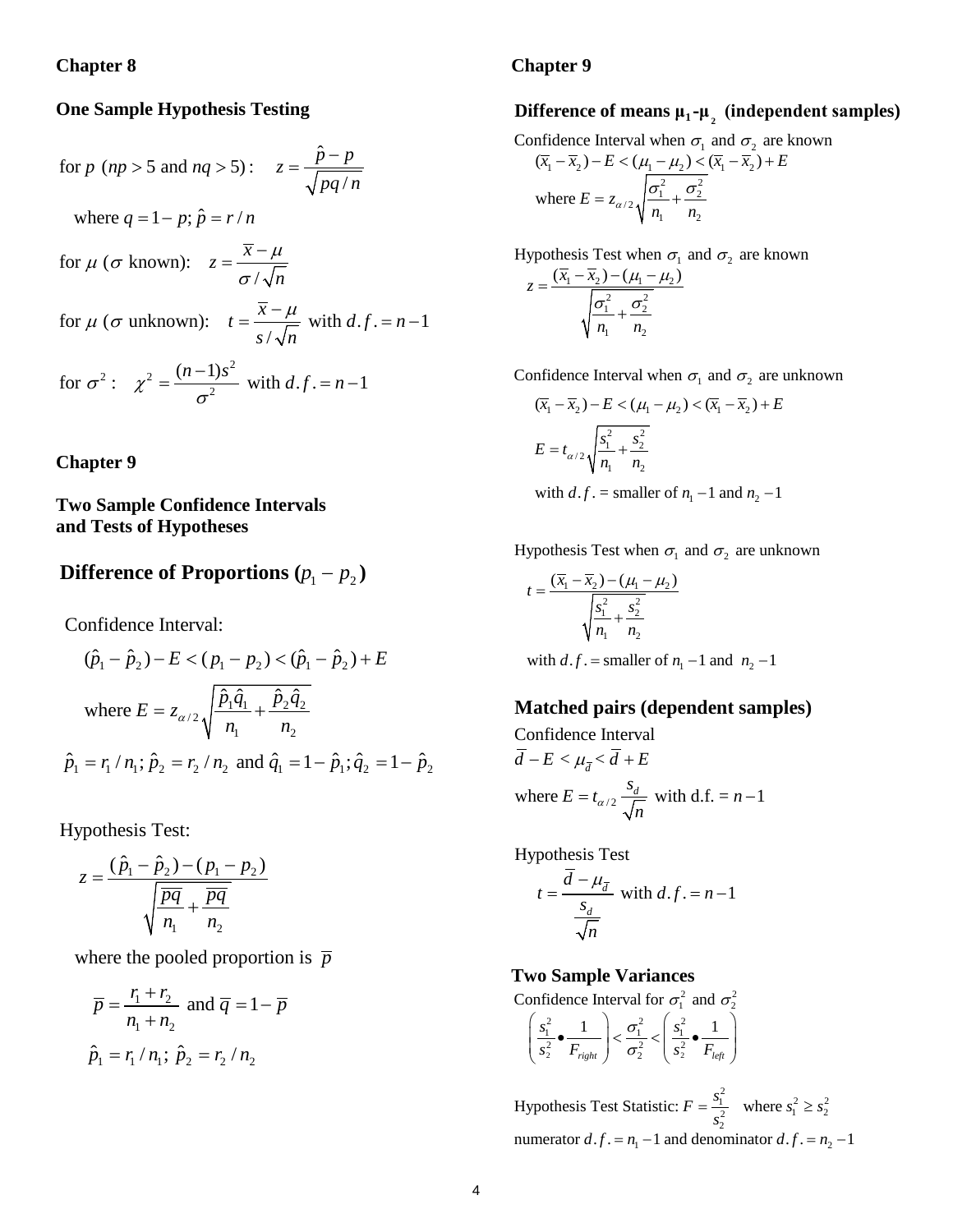#### **Regression and Correlation**

Linear Correlation Coefficient (r)

 $r = \frac{n \sum xy - (\sum x)(\sum y)}{\sqrt{n(\sum x^2) - (\sum x)^2} \sqrt{n(\sum y^2) - (\sum y)^2}}$  $(\sum x^2)$  –  $(\sum x)^2 \sqrt{n(\sum y^2)}$  –  $(\sum y)$ OR  $r = \frac{\Sigma(z_x z_y)}{n-1}$  where  $z_x = z$  score for x and  $z_y = z$  score for y  $r = \frac{n \sum xy - (\sum x)(\sum y)}{n \sum xy}$  $n(\sum x^2) - (\sum x)^2 \sqrt{n(\sum y^2)} - (\sum y^2)$  $r = \frac{\Sigma(z_x z_y)}{n-1}$  where  $z_x = z$  score for x and  $z_y = z$  $=\frac{n\sum xy - (\sum x)(\sum x)}{n\sum y}$  $\sum x^2$ ) –  $(\sum x)^2 \sqrt{n(\sum y^2)}$  –  $(\sum x)^2$ 

Coefficient of Determination:  $r^2 = \frac{\text{explained variation}}{\text{total variation}}$ ariation

Standard Error of Estimate:  $s_e = \sqrt{\frac{\sum (y - \hat{y})^2}{n - 2}}$ or  $s_e = \sqrt{\frac{\sum y^2 - b_0 \sum y - b_1}{n - 2}}$ *y y*  $=\sqrt{\frac{\sum(y-n)}{n}}$  $y^2 - b_0 \sum y - b_1 \sum xy$  $=\sqrt{\frac{\sum y^2-b_0\sum y-b_1\sum}{n-2}}$ 

Prediction Interval:  $\hat{y} - E < y < \hat{y} + E$ 

where 
$$
E = t_{\alpha/2} s_e \sqrt{1 + \frac{1}{n} + \frac{n(x_0 - \overline{x})^2}{n(\Sigma x^2) - (\Sigma x)^2}}
$$

Sample test statistic for *r*

$$
t = \frac{r}{\sqrt{\frac{1 - r^2}{n - 2}}}
$$
 with  $d.f. = n - 2$ 

#### **Least-Squares Line (Regression Line or Line of Best Fit)**

 $\hat{y} = b_0 + b_1 x$  note that  $b_0$  is the y-intercept and  $b_1$  is the slope  $\hat{y} = b_0 + b_1 x$ 

where 
$$
b_1 = \frac{n \sum xy - (\sum x)(\sum y)}{n(\sum x^2) - (\sum x)^2}
$$
 or  $b_1 = r \frac{s_y}{s_x}$   
and  
where  $b_0 = \frac{(\sum y)(\sum x^2) - (\sum x)(\sum xy)}{n(\sum x^2) - (\sum x)^2}$  or  $b_0 = \overline{y} - b_1 \overline{x}$ 

Confidence interval for y-intercept  $\beta_0$ 

$$
b_0 - E < \beta_0 < b_0 + E
$$
\nwhere  $E = t_{\alpha/2} s_e \sqrt{\frac{1}{n} + \frac{\overline{x}^2}{\sum x^2 - \frac{(\sum x)^2}{n}}}$ 

Confidence interval for slope  $\beta_1$ 

$$
b_1 - E < \beta_1 < b_1 + E
$$
\nwhere  $E = t_{\alpha/2}$  
$$
\underbrace{\phantom{\bigg\{\alpha_1 + \beta_2 = 0\}}_{\sqrt{\sum x^2 - \frac{(\sum x)^2}{n}}}}_{\text{max}}
$$

#### **Chapter 11**   $Z^2 = \sum \frac{(O-E)^2}{P}$  where  $E = \frac{(row total)(column total)}{P}$ sample size  $\frac{(O-E)^2}{E}$  where *E E*  $\chi^2 = \sum \frac{(O-E)^2}{D}$  where  $E =$

Tests of Independence  $d.f. = (R-1)(C-1)$ 

Goodness of fit  $d.f. =$  (number of categories) – 1

#### **Chapter 12**

#### **One Way ANOVA**

 $k =$  number of groups;  $N =$  total sample size

$$
SS_{TOT} = \sum x_{TOT}^2 - \frac{(\sum x_{TOT})^2}{N}
$$
  
\n
$$
SS_{BET} = \sum_{\text{all groups}} \left( \frac{(\sum x_i)^2}{n_i} \right) - \frac{(\sum x_{TOT})^2}{N}
$$
  
\n
$$
SS_W = \sum_{\text{all groups}} \left( \sum x_i^2 - \frac{(\sum x_i)^2}{n_i} \right)
$$
  
\n
$$
SS_{TOT} = SS_{BET} + SS_W
$$
  
\n
$$
MS_{BET} = \frac{SS_{BET}}{d.f \cdot_{BET}}
$$
 where  $d.f \cdot_{BET} = k - 1$   
\n
$$
MS_W = \frac{SS_W}{d.f \cdot_W}
$$
 where  $d.f \cdot_W = N - k$   
\n
$$
F = \frac{MS_{BET}}{MS_W}
$$
 where  $d.f \cdot_W = N - k$   
\n $d.f \cdot$  denominator =  $d.f \cdot_W = N - k$ 

#### **Two - Way ANOVA**

 $r =$  number of rows;  $c =$  number of columns Row factor  $F: \frac{MS \text{ row factor}}{MS \text{ error}}$ Column factor  $F: \frac{MS \text{ column factor}}{MS \text{ error}}$ Interaction  $F: \frac{MS}{MS}$  interaction

with degrees of freedom for row factor =  $r - 1$  $column factor = c - 1$  $interaction = (r-1)(c-1)$  $error = rc(n-1)$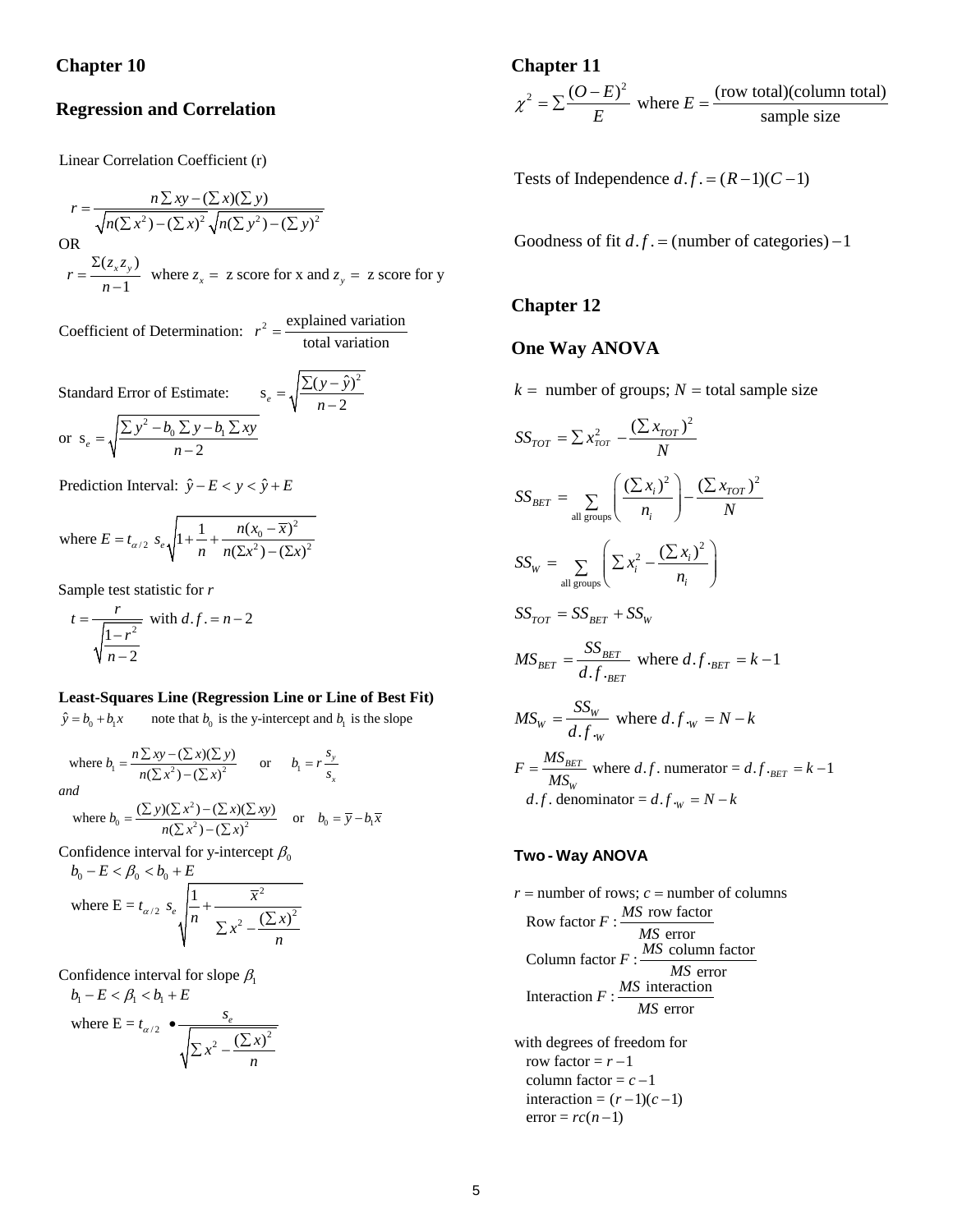

# **NEGATIVE z Scores**

| TABLE A-2 |       | Standard Normal (z) Distribution: Cumulative Area from the LEFT |       |       |       |            |       |       |                 |       |
|-----------|-------|-----------------------------------------------------------------|-------|-------|-------|------------|-------|-------|-----------------|-------|
| Ζ         | .00   | .01                                                             | .02   | .03   | .04   | .05        | .06   | .07   | .08             | .09   |
|           |       |                                                                 |       |       |       |            |       |       |                 |       |
| $-3.50$   |       |                                                                 |       |       |       |            |       |       |                 |       |
| and       |       |                                                                 |       |       |       |            |       |       |                 |       |
| lower     | .0001 |                                                                 |       |       |       |            |       |       |                 |       |
| $-3.4$    | .0003 | .0003                                                           | .0003 | .0003 | .0003 | .0003      | .0003 | .0003 | .0003           | .0002 |
| $-3.3$    | .0005 | .0005                                                           | .0005 | .0004 | .0004 | .0004      | .0004 | .0004 | .0004           | .0003 |
| $-3.2$    | .0007 | .0007                                                           | .0006 | .0006 | .0006 | .0006      | .0006 | .0005 | .0005           | .0005 |
| $-3.1$    | .0010 | .0009                                                           | .0009 | .0009 | .0008 | .0008      | .0008 | .0008 | .0007           | .0007 |
| $-3.0$    | .0013 | .0013                                                           | .0013 | .0012 | .0012 | .0011      | .0011 | .0011 | .0010           | .0010 |
| $-2.9$    | .0019 | .0018                                                           | .0018 | .0017 | .0016 | .0016      | .0015 | .0015 | .0014           | .0014 |
| $-2.8$    | .0026 | .0025                                                           | .0024 | .0023 | .0023 | .0022      | .0021 | .0021 | .0020           | .0019 |
| $-2.7$    | .0035 | .0034                                                           | .0033 | .0032 | .0031 | .0030      | .0029 | .0028 | .0027           | .0026 |
| $-2.6$    | .0047 | .0045                                                           | .0044 | .0043 | .0041 | .0040      | .0039 | .0038 | .0037           | .0036 |
| $-2.5$    | .0062 | .0060                                                           | .0059 | .0057 | .0055 | .0054      | .0052 | .0051 | .0049<br>$\ast$ | .0048 |
| $-2.4$    | .0082 | .0080                                                           | .0078 | .0075 | .0073 | .0071      | .0069 | .0068 | .0066           | .0064 |
| $-2.3$    | .0107 | .0104                                                           | .0102 | .0099 | .0096 | .0094      | .0091 | .0089 | .0087           | .0084 |
| $-2.2$    | .0139 | .0136                                                           | .0132 | .0129 | .0125 | .0122      | .0119 | .0116 | .0113           | .0110 |
| $-2.1$    | .0179 | .0174                                                           | .0170 | .0166 | .0162 | .0158      | .0154 | .0150 | .0146           | .0143 |
| $-2.0$    | .0228 | .0222                                                           | .0217 | .0212 | .0207 | .0202      | .0197 | .0192 | .0188           | .0183 |
| $-1.9$    | .0287 | .0281                                                           | .0274 | .0268 | .0262 | .0256      | .0250 | .0244 | .0239           | .0233 |
| $-1.8$    | .0359 | .0351                                                           | .0344 | .0336 | .0329 | .0322      | .0314 | .0307 | .0301           | .0294 |
| $-1.7$    | .0446 | .0436                                                           | .0427 | .0418 | .0409 | .0401      | .0392 | .0384 | .0375           | .0367 |
| $-1.6$    | .0548 | .0537                                                           | .0526 | .0516 | .0505 | .0495<br>∗ | .0485 | .0475 | .0465           | .0455 |
| $-1.5$    | .0668 | .0655                                                           | .0643 | .0630 | .0618 | 1.0606     | .0594 | .0582 | .0571           | .0559 |
| $-1.4$    | .0808 | .0793                                                           | .0778 | .0764 | .0749 | .0735      | .0721 | .0708 | .0694           | .0681 |
| $-1.3$    | .0968 | .0951                                                           | .0934 | .0918 | .0901 | .0885      | .0869 | .0853 | .0838           | .0823 |
| $-1.2$    | .1151 | .1131                                                           | .1112 | .1093 | .1075 | .1056      | .1038 | .1020 | .1003           | .0985 |
| $-1.1$    | .1357 | .1335                                                           | .1314 | .1292 | .1271 | .1251      | .1230 | .1210 | .1190           | .1170 |
| $-1.0$    | .1587 | .1562                                                           | .1539 | .1515 | .1492 | .1469      | .1446 | .1423 | .1401           | .1379 |
| $-0.9$    | .1841 | .1814                                                           | .1788 | .1762 | .1736 | .1711      | .1685 | .1660 | .1635           | .1611 |
| $-0.8$    | .2119 | .2090                                                           | .2061 | .2033 | .2005 | .1977      | .1949 | .1922 | .1894           | .1867 |
| $-0.7$    | .2420 | .2389                                                           | .2358 | .2327 | .2296 | .2266      | .2236 | .2206 | .2177           | .2148 |
| $-0.6$    | .2743 | .2709                                                           | .2676 | .2643 | .2611 | .2578      | .2546 | .2514 | .2483           | .2451 |
| $-0.5$    | .3085 | .3050                                                           | .3015 | .2981 | .2946 | .2912      | .2877 | .2843 | .2810           | .2776 |
| $-0.4$    | .3446 | .3409                                                           | .3372 | .3336 | .3300 | .3264      | .3228 | .3192 | .3156           | .3121 |
| $-0.3$    | .3821 | .3783                                                           | .3745 | .3707 | .3669 | .3632      | .3594 | .3557 | .3520           | .3483 |
| $-0.2$    | .4207 | .4168                                                           | .4129 | .4090 | .4052 | .4013      | .3974 | .3936 | .3897           | .3859 |
| $-0.1$    | .4602 | .4562                                                           | .4522 | .4483 | .4443 | .4404      | .4364 | .4325 | .4286           | .4247 |
| $-0.0$    | .5000 | .4960                                                           | .4920 | .4880 | .4840 | .4801      | .4761 | .4721 | .4681           | .4641 |

NOTE: For values of z below -3.49, use 0.0001 for the area. \*Use these common values that result from interpolation:

 $\frac{z \text{ score}}{-1.645}$   $\frac{\text{Area}}{0.0500}$ 

 $-2.575$  0.0050  $\leftarrow$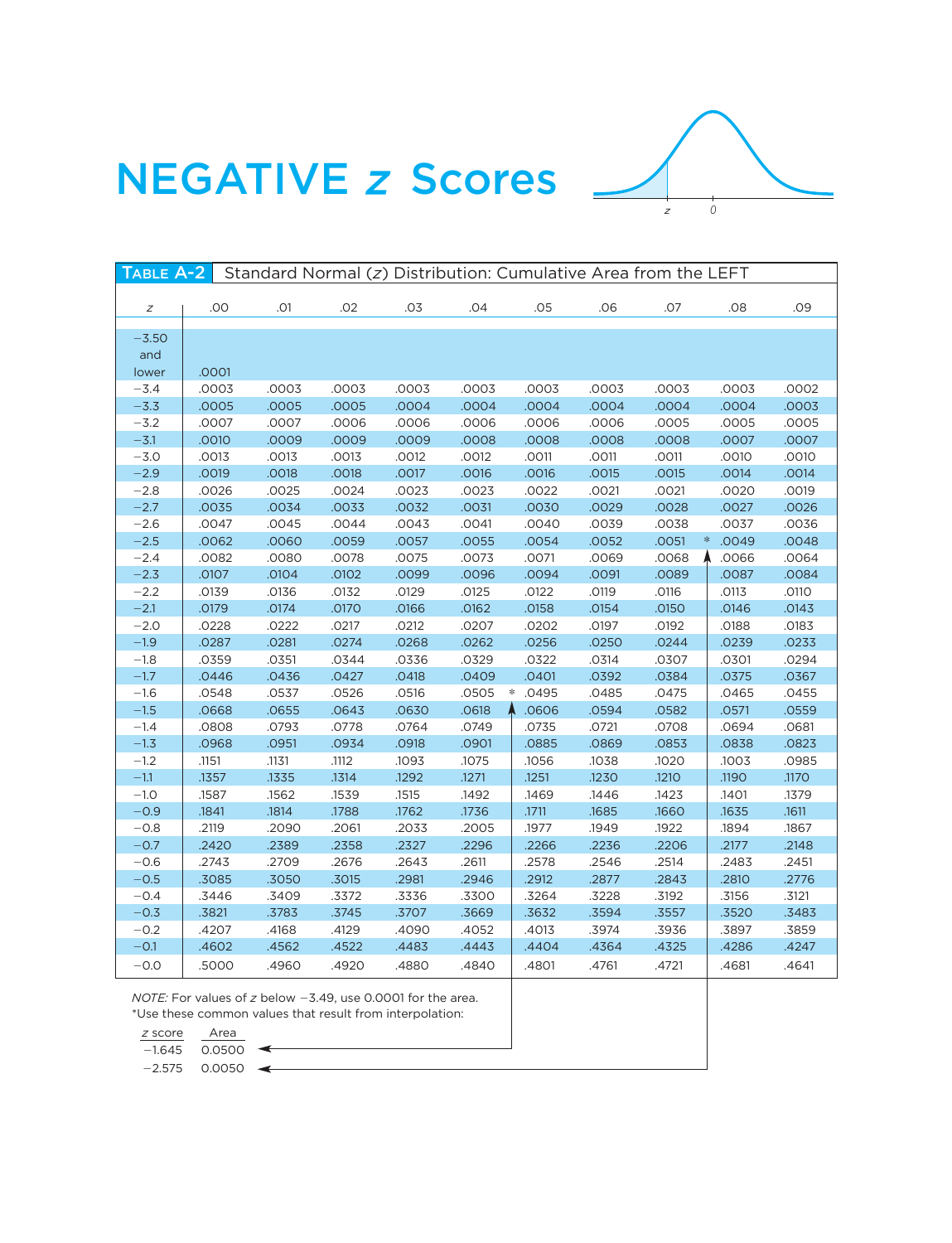

# **POSITIVE z Scores**

| TABLE A-2 |                        |       | (continued) Cumulative Area from the LEFT                  |       |                 |       |       |       |                  |                               |
|-----------|------------------------|-------|------------------------------------------------------------|-------|-----------------|-------|-------|-------|------------------|-------------------------------|
| Ζ         | .00                    | .01   | .02                                                        | .03   | .04             | .05   | .06   | .07   | .08              | .09                           |
| 0.0       | .5000                  | .5040 | .5080                                                      | .5120 | .5160           | .5199 | .5239 | .5279 | .5319            | .5359                         |
| O.1       | .5398                  | .5438 | .5478                                                      | .5517 | .5557           | .5596 | .5636 | .5675 | .5714            | .5753                         |
| 0.2       | .5793                  | .5832 | .5871                                                      | .5910 | .5948           | .5987 | .6026 | .6064 | .6103            | .6141                         |
| 0.3       | .6179                  | .6217 | .6255                                                      | .6293 | .6331           | .6368 | .6406 | .6443 | .6480            | .6517                         |
| 0.4       | .6554                  | .6591 | .6628                                                      | .6664 | .6700           | .6736 | .6772 | .6808 | .6844            | .6879                         |
| 0.5       | .6915                  | .6950 | .6985                                                      | .7019 | .7054           | .7088 | .7123 | .7157 | .7190            | .7224                         |
| 0.6       | .7257                  | .7291 | .7324                                                      | .7357 | .7389           | .7422 | .7454 | .7486 | .7517            | .7549                         |
| 0.7       | .7580                  | .7611 | .7642                                                      | .7673 | .7704           | .7734 | .7764 | .7794 | .7823            | .7852                         |
| 0.8       | .7881                  | .7910 | .7939                                                      | .7967 | .7995           | .8023 | .8051 | .8078 | .8106            | .8133                         |
| 0.9       | .8159                  | .8186 | .8212                                                      | .8238 | .8264           | .8289 | .8315 | .8340 | .8365            | .8389                         |
| 1.0       | .8413                  | .8438 | .8461                                                      | .8485 | .8508           | .8531 | .8554 | .8577 | .8599            | .8621                         |
| 1.1       | .8643                  | .8665 | .8686                                                      | .8708 | .8729           | .8749 | .8770 | .8790 | .8810            | .8830                         |
| 1.2       | .8849                  | .8869 | .8888                                                      | .8907 | .8925           | .8944 | .8962 | .8980 | .8997            | .9015                         |
| 1.3       | .9032                  | .9049 | .9066                                                      | .9082 | .9099           | .9115 | .9131 | .9147 | .9162            | .9177                         |
| 1.4       | .9192                  | .9207 | .9222                                                      | .9236 | .9251           | .9265 | .9279 | .9292 | .9306            | .9319                         |
| 1.5       | .9332                  | .9345 | .9357                                                      | .9370 | .9382           | .9394 | .9406 | .9418 | .9429            | .9441                         |
| 1.6       | .9452                  | .9463 | .9474                                                      | .9484 | .9495<br>$\ast$ | .9505 | .9515 | .9525 | .9535            | .9545                         |
| 1.7       | .9554                  | .9564 | .9573                                                      | .9582 | .9591           | .9599 | .9608 | .9616 | .9625            | .9633                         |
| 1.8       | .9641                  | .9649 | .9656                                                      | .9664 | .9671           | .9678 | .9686 | .9693 | .9699            | .9706                         |
| 1.9       | .9713                  | .9719 | .9726                                                      | .9732 | .9738           | .9744 | .9750 | .9756 | .9761            | .9767                         |
| 2.0       | .9772                  | .9778 | .9783                                                      | .9788 | .9793           | .9798 | .9803 | .9808 | .9812            | .9817                         |
| 2.1       | .9821                  | .9826 | .9830                                                      | .9834 | .9838           | .9842 | .9846 | .9850 | .9854            | .9857                         |
| 2.2       | .9861                  | .9864 | .9868                                                      | .9871 | .9875           | .9878 | .9881 | .9884 | .9887            | .9890                         |
| 2.3       | .9893                  | .9896 | .9898                                                      | .9901 | .9904           | .9906 | .9909 | .9911 | .9913            | .9916                         |
| 2.4       | .9918                  | .9920 | .9922                                                      | .9925 | .9927           | .9929 | .9931 | .9932 | .9934            | .9936                         |
| 2.5       | .9938                  | .9940 | .9941                                                      | .9943 | .9945           | .9946 | .9948 | .9949 | .9951<br>$\star$ | .9952                         |
| 2.6       | .9953                  | .9955 | .9956                                                      | .9957 | .9959           | .9960 | .9961 | .9962 | .9963            | .9964                         |
| 2.7       | .9965                  | .9966 | .9967                                                      | .9968 | .9969           | .9970 | .9971 | .9972 | .9973            | .9974                         |
| 2.8       | .9974                  | .9975 | .9976                                                      | .9977 | .9977           | .9978 | .9979 | .9979 | .9980            | .9981                         |
| 2.9       | .9981                  | .9982 | .9982                                                      | .9983 | .9984           | .9984 | .9985 | .9985 | .9986            | .9986                         |
| 3.0       | .9987                  | .9987 | .9987                                                      | .9988 | .9988           | .9989 | .9989 | .9989 | .9990            | .9990                         |
| 3.1       | .9990                  | .9991 | .9991                                                      | .9991 | .9992           | .9992 | .9992 | .9992 | .9993            | .9993                         |
| 3.2       | .9993                  | .9993 | .9994                                                      | .9994 | .9994           | .9994 | .9994 | .9995 | .9995            | .9995                         |
| 3.3       | .9995                  | .9995 | .9995                                                      | .9996 | .9996           | .9996 | .9996 | .9996 | .9996            | .9997                         |
| 3.4       | .9997                  | .9997 | .9997                                                      | .9997 | .9997           | .9997 | .9997 | .9997 | .9997            | .9998                         |
| 3.50      | .9999                  |       |                                                            |       |                 |       |       |       |                  |                               |
| and up    |                        |       |                                                            |       |                 |       |       |       |                  |                               |
|           |                        |       | NOTE: For values of z above 3.49, use 0.9999 for the area. |       |                 |       |       |       |                  | <b>Common Critical Values</b> |
|           |                        |       | *Use these common values that result from interpolation:   |       |                 |       |       |       |                  | Confidence Critical           |
| z score   | Area                   |       |                                                            |       |                 |       |       |       | Level            | Value                         |
| 1.645     | $0.9500 \triangleleft$ |       |                                                            |       |                 |       |       |       | 0.90             | 1.645                         |
| 2.575     | $0.9950$ $\leftarrow$  |       |                                                            |       |                 |       |       |       | 0.95             | 1.96                          |
|           |                        |       |                                                            |       |                 |       |       |       | 0.99             | 2.575                         |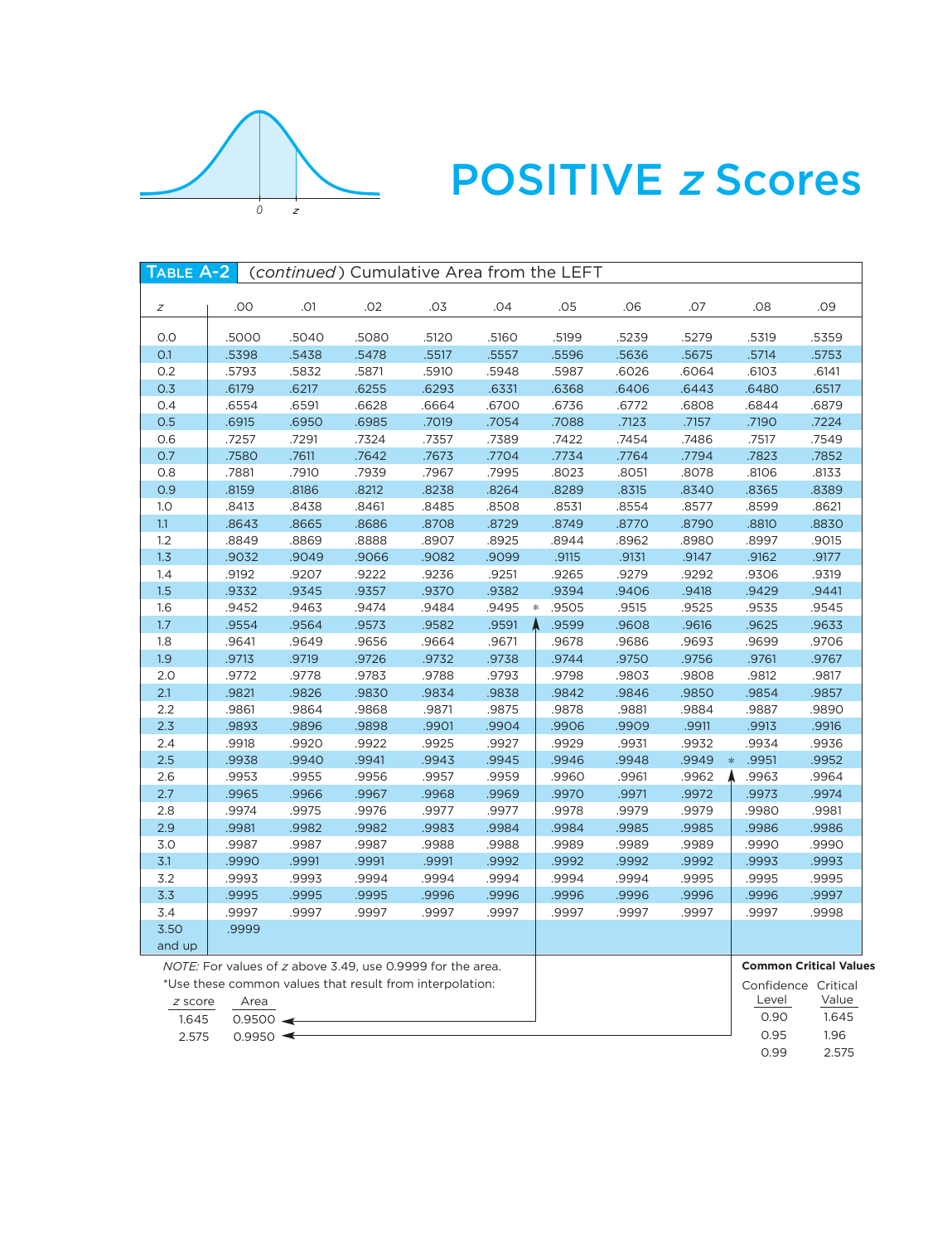# critical z-values for hypothesis testing













 $Two-Tailed Test:  $\neq$$  $z = -2.575$   $z = 0$   $z = 2.575$ 0.005 0.005

 $\alpha = 0.01$  $c$ -level =  $0.99$ 









Figure 8.4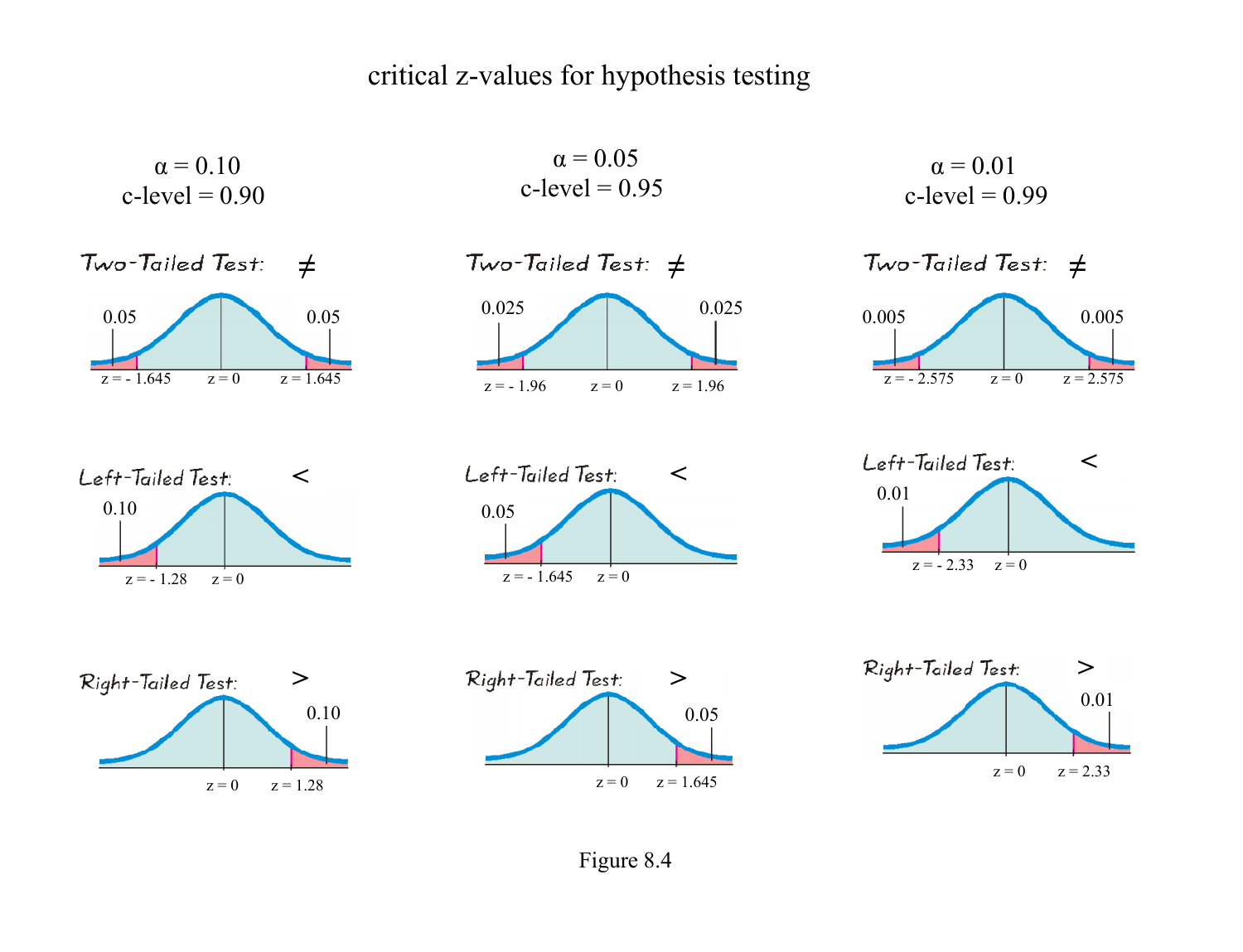| TABLE A-3             | t Distribution: Critical t Values |                |                           |                |                |  |
|-----------------------|-----------------------------------|----------------|---------------------------|----------------|----------------|--|
|                       | 0.005                             | 0.01           | Area in One Tail<br>0.025 | 0.05           | 0.10           |  |
| Degrees of<br>Freedom | 0.01                              | 0.02           | Area in Two Tails<br>0.05 | 0.10           | 0.20           |  |
| $\mathbf{1}$          | 63.657                            | 31.821         | 12.706                    | 6.314          | 3.078          |  |
| $\overline{2}$        | 9.925                             | 6.965          | 4.303                     | 2.920          | 1.886          |  |
| 3                     | 5.841                             | 4.541          | 3.182                     | 2.353          | 1.638          |  |
| $\overline{4}$        | 4.604                             | 3.747          | 2.776                     | 2.132          | 1.533          |  |
| 5                     | 4.032                             | 3.365          | 2.571                     | 2.015          | 1.476          |  |
| 6                     | 3.707                             | 3.143          | 2.447                     | 1.943          | 1.440          |  |
| 7                     | 3.499                             | 2.998          | 2.365                     | 1.895          | 1.415          |  |
| 8                     | 3.355                             | 2.896          | 2.306                     | 1.860          | 1.397          |  |
| 9                     | 3.250                             | 2.821          | 2.262                     | 1.833          | 1.383          |  |
| 10                    | 3.169                             | 2.764          | 2.228                     | 1.812          | 1.372          |  |
| 11                    | 3.106                             | 2.718          | 2.201                     | 1.796          | 1.363          |  |
| 12                    | 3.055                             | 2.681          | 2.179                     | 1.782          | 1.356          |  |
| 13                    | 3.012                             | 2.650          | 2.160                     | 1.771          | 1.350          |  |
| 14<br>15              | 2.977                             | 2.624          | 2.145                     | 1.761          | 1.345          |  |
| 16                    | 2.947<br>2.921                    | 2.602<br>2.583 | 2.131<br>2.120            | 1.753<br>1.746 | 1.341<br>1.337 |  |
| 17                    | 2.898                             | 2.567          | 2.110                     | 1.740          | 1.333          |  |
| 18                    | 2.878                             | 2.552          | 2.101                     | 1.734          | 1.330          |  |
| 19                    | 2.861                             | 2.539          | 2.093                     | 1.729          | 1.328          |  |
| 20                    | 2.845                             | 2.528          | 2.086                     | 1.725          | 1.325          |  |
| 21                    | 2.831                             | 2.518          | 2.080                     | 1.721          | 1.323          |  |
| 22                    | 2.819                             | 2.508          | 2.074                     | 1.717          | 1.321          |  |
| 23                    | 2.807                             | 2.500          | 2.069                     | 1.714          | 1.319          |  |
| 24                    | 2.797                             | 2.492          | 2.064                     | 1.711          | 1.318          |  |
| 25                    | 2.787                             | 2.485          | 2.060                     | 1.708          | 1.316          |  |
| 26                    | 2.779                             | 2.479          | 2.056                     | 1.706          | 1.315          |  |
| 27                    | 2.771                             | 2.473          | 2.052                     | 1.703          | 1.314          |  |
| 28                    | 2.763                             | 2.467          | 2.048                     | 1.701          | 1.313          |  |
| 29                    | 2.756                             | 2.462          | 2.045                     | 1.699          | 1.311          |  |
| 30                    | 2.750                             | 2.457          | 2.042                     | 1.697          | 1.310          |  |
| 31                    | 2.744                             | 2.453          | 2.040                     | 1.696          | 1.309          |  |
| 32                    | 2.738                             | 2.449          | 2.037                     | 1.694          | 1.309          |  |
| 33<br>34              | 2.733<br>2.728                    | 2.445<br>2.441 | 2.035<br>2.032            | 1.692<br>1.691 | 1.308<br>1.307 |  |
| 35                    | 2.724                             | 2.438          | 2.030                     | 1.690          | 1.306          |  |
| 36                    | 2.719                             | 2.434          | 2.028                     | 1.688          | 1.306          |  |
| 37                    | 2.715                             | 2.431          | 2.026                     | 1.687          | 1.305          |  |
| 38                    | 2.712                             | 2.429          | 2.024                     | 1.686          | 1.304          |  |
| 39                    | 2.708                             | 2.426          | 2.023                     | 1.685          | 1.304          |  |
| 40                    | 2.704                             | 2.423          | 2.021                     | 1.684          | 1.303          |  |
| 45                    | 2.690                             | 2.412          | 2.014                     | 1.679          | 1.301          |  |
| 50                    | 2.678                             | 2.403          | 2.009                     | 1.676          | 1.299          |  |
| 60                    | 2.660                             | 2.390          | 2.000                     | 1.671          | 1.296          |  |
| 70                    | 2.648                             | 2.381          | 1.994                     | 1.667          | 1.294          |  |
| 80                    | 2.639                             | 2.374          | 1.990                     | 1.664          | 1.292          |  |
| 90                    | 2.632                             | 2.368          | 1.987                     | 1.662          | 1.291          |  |
| 100                   | 2.626                             | 2.364          | 1.984                     | 1.660          | 1.290          |  |
| 200                   | 2.601                             | 2.345          | 1.972                     | 1.653          | 1.286          |  |
| 300<br>400            | 2.592<br>2.588                    | 2.339<br>2.336 | 1.968<br>1.966            | 1.650<br>1.649 | 1.284<br>1.284 |  |
| 500                   | 2.586                             | 2.334          | 1.965                     | 1.648          | 1.283          |  |
| 1000                  | 2.581                             | 2.330          | 1.962                     | 1.646          | 1.282          |  |
| 2000                  | 2.578                             | 2.328          | 1.961                     | 1.646          | 1.282          |  |
| Large                 | 2.576                             | 2.326          | 1.960                     | 1.645          | 1.282          |  |
|                       |                                   |                |                           |                |                |  |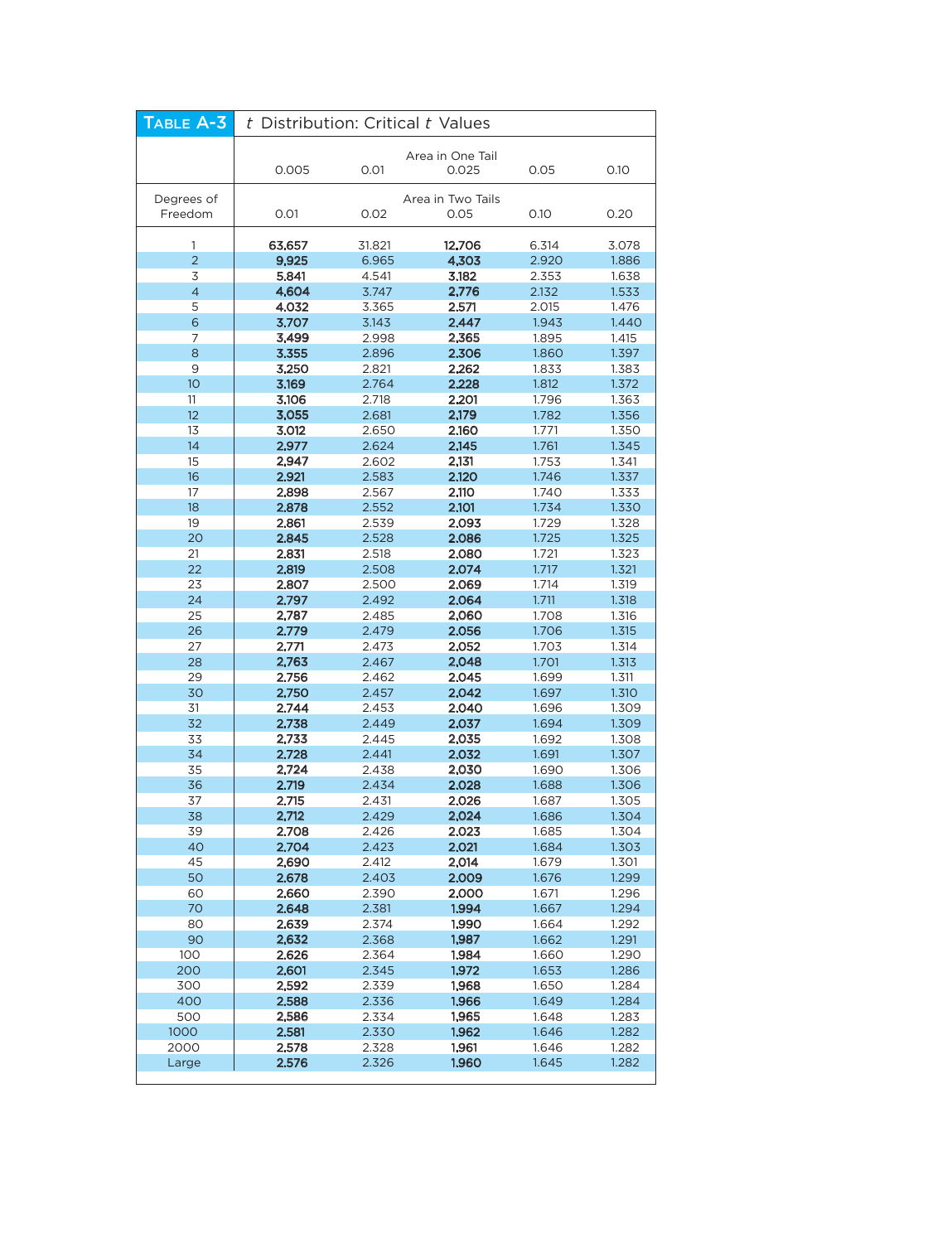# **Formulas and Tables** by Mario F. Triola

Copyright 2010 Pearson Education, Inc.

| TABLE A-4      |                                         | Chi-Square $(\chi^2)$ Distribution |                  |                  |                  |                   |                    |                    |                    |                    |
|----------------|-----------------------------------------|------------------------------------|------------------|------------------|------------------|-------------------|--------------------|--------------------|--------------------|--------------------|
|                | Area to the Right of the Critical Value |                                    |                  |                  |                  |                   |                    |                    |                    |                    |
| Degrees        |                                         |                                    |                  |                  |                  |                   |                    |                    |                    |                    |
| of             |                                         |                                    |                  |                  |                  |                   |                    |                    |                    |                    |
| Freedom        | 0.995                                   | 0.99                               | 0.975            | 0.95             | 0.90             | 0.10              | 0.05               | 0.025              | 0.01               | 0.005              |
| 1              |                                         |                                    | 0.001            | 0.004            | 0.016            | 2.706             | 3.841              | 5.024              | 6.635              | 7.879              |
| $\overline{2}$ | 0.010                                   | 0.020                              | 0.051            | 0.103            | 0.211            | 4.605             | 5.991              | 7.378              | 9.210              | 10.597             |
| 3              | 0.072                                   | 0.115                              | 0.216            | 0.352            | 0.584            | 6.251             | 7.815              | 9.348              | 11.345             | 12.838             |
| 4              | 0.207                                   | 0.297                              | 0.484            | 0.711            | 1.064            | 7.779             | 9.488              | 11.143             | 13.277             | 14.860             |
| 5              | 0.412                                   | 0.554                              | 0.831            | 1.145            | 1.610            | 9.236             | 11.071             | 12.833             | 15.086             | 16.750             |
| 6              | 0.676                                   | 0.872                              | 1.237            | 1.635            | 2.204            | 10.645            | 12.592             | 14.449             | 16.812             | 18.548             |
| 7              | 0.989                                   | 1.239                              | 1.690            | 2.167            | 2.833            | 12.017            | 14.067             | 16.013             | 18.475             | 20.278             |
| 8              | 1.344                                   | 1.646                              | 2.180            | 2.733            | 3.490            | 13.362            | 15.507             | 17.535             | 20.090             | 21.955             |
| 9              | 1.735                                   | 2.088                              | 2.700            | 3.325            | 4.168            | 14.684            | 16.919             | 19.023             | 21.666             | 23.589             |
| 10             | 2.156                                   | 2.558                              | 3.247            | 3.940            | 4.865            | 15.987            | 18.307             | 20.483             | 23.209             | 25.188             |
| 11             | 2.603                                   | 3.053                              | 3.816            | 4.575            | 5.578            | 17.275            | 19.675             | 21.920             | 24.725             | 26.757             |
| 12             | 3.074                                   | 3.571                              | 4.404            | 5.226            | 6.304            | 18.549            | 21.026             | 23.337             | 26.217             | 28.299             |
| 13             | 3.565                                   | 4.107                              | 5.009            | 5.892            | 7.042            | 19.812            | 22.362             | 24.736             | 27.688             | 29.819             |
| 14             | 4.075                                   | 4.660                              | 5.629            | 6.571            | 7.790            | 21.064            | 23.685             | 26.119             | 29.141             | 31.319             |
| 15             | 4.601                                   | 5.229                              | 6.262            | 7.261            | 8.547            | 22.307            | 24.996             | 27.488             | 30.578             | 32.801             |
| 16             | 5.142                                   | 5.812                              | 6.908            | 7.962            | 9.312            | 23.542            | 26.296             | 28.845             | 32.000             | 34.267             |
| 17             | 5.697                                   | 6.408                              | 7.564            | 8.672            | 10.085           | 24.769            | 27.587             | 30.191             | 33.409             | 35.718             |
| 18             | 6.265                                   | 7.015                              | 8.231            | 9.390            | 10.865           | 25.989            | 28.869             | 31.526             | 34.805             | 37.156             |
| 19             | 6.844                                   | 7.633                              | 8.907            | 10.117           | 11.651           | 27.204            | 30.144             | 32.852             | 36.191             | 38.582             |
| 20             | 7.434                                   | 8.260                              | 9.591            | 10.851           | 12.443           | 28.412            | 31.410             | 34.170             | 37.566             | 39.997             |
| 21             | 8.034                                   | 8.897                              | 10.283           | 11.591           | 13.240           | 29.615            | 32.671             | 35.479             | 38.932             | 41.401             |
| 22             | 8.643                                   | 9.542                              | 10.982           | 12.338           | 14.042           | 30.813            | 33.924             | 36.781             | 40.289             | 42.796             |
| 23             | 9.260                                   | 10.196                             | 11.689           | 13.091           | 14.848           | 32.007            | 35.172             | 38.076             | 41.638             | 44.181             |
| 24             | 9.886                                   | 10.856                             | 12.401           | 13.848           | 15.659           | 33.196            | 36.415             | 39.364             | 42.980             | 45.559             |
| 25             | 10.520                                  | 11.524                             | 13.120           | 14.611           | 16.473           | 34.382            | 37.652             | 40.646             | 44.314             | 46.928             |
| 26             | 11.160                                  | 12.198                             | 13.844           | 15.379           | 17.292           | 35.563            | 38.885             | 41.923             | 45.642             | 48.290             |
| 27             | 11.808                                  | 12.879                             | 14.573           | 16.151           | 18.114           | 36.741            | 40.113             | 43.194             | 46.963             | 49.645             |
| 28             | 12.461                                  | 13.565                             | 15.308           | 16.928           | 18.939           | 37.916            | 41.337             | 44.461             | 48.278             | 50.993             |
| 29             | 13.121                                  | 14.257                             | 16.047           | 17.708           | 19.768           | 39.087            | 42.557             | 45.722             | 49.588             | 52.336             |
| 30             | 13.787                                  | 14.954                             | 16.791           | 18.493           | 20.599           | 40.256            | 43.773             | 46.979             | 50.892             | 53.672             |
| 40<br>50       | 20.707<br>27.991                        | 22.164<br>29.707                   | 24.433<br>32.357 | 26.509<br>34.764 | 29.051<br>37.689 | 51.805            | 55.758<br>67.505   | 59.342             | 63.691             | 66.766<br>79.490   |
|                |                                         |                                    |                  |                  |                  | 63.167            |                    | 71.420             | 76.154             |                    |
| 60             | 35.534                                  | 37.485                             | 40.482           | 43.188           | 46.459           | 74.397            | 79.082             | 83.298             | 88.379             | 91.952             |
| 70<br>80       | 43.275                                  | 45.442                             | 48.758           | 51.739           | 55.329           | 85.527            | 90.531             | 95.023             | 100.425            | 104.215            |
| 90             | 51.172<br>59.196                        | 53.540<br>61.754                   | 57.153<br>65.647 | 60.391<br>69.126 | 64.278<br>73.291 | 96.578<br>107.565 | 101.879<br>113.145 | 106.629<br>118.136 | 112.329<br>124.116 | 116.321<br>128.299 |
| 100            | 67.328                                  | 70.065                             | 74.222           | 77.929           | 82.358           | 118.498           | 124.342            | 129.561            | 135.807            | 140.169            |

From Donald B. Owen, Handbook of Statistical Tables, © 1962 Addison-Wesley Publishing Co., Reading, MA. Reprinted with permission of the publisher.

#### Degrees of Freedom

- $n-1$ for confidence intervals or hypothesis tests with a standard deviation or variance
- $k-1$ for goodness-of-fit with  $k$  categories
- $(r-1)(c-1)$  for contingency tables with r rows and c columns
- $k-1$ for Kruskal-Wallis test with  $k$  samples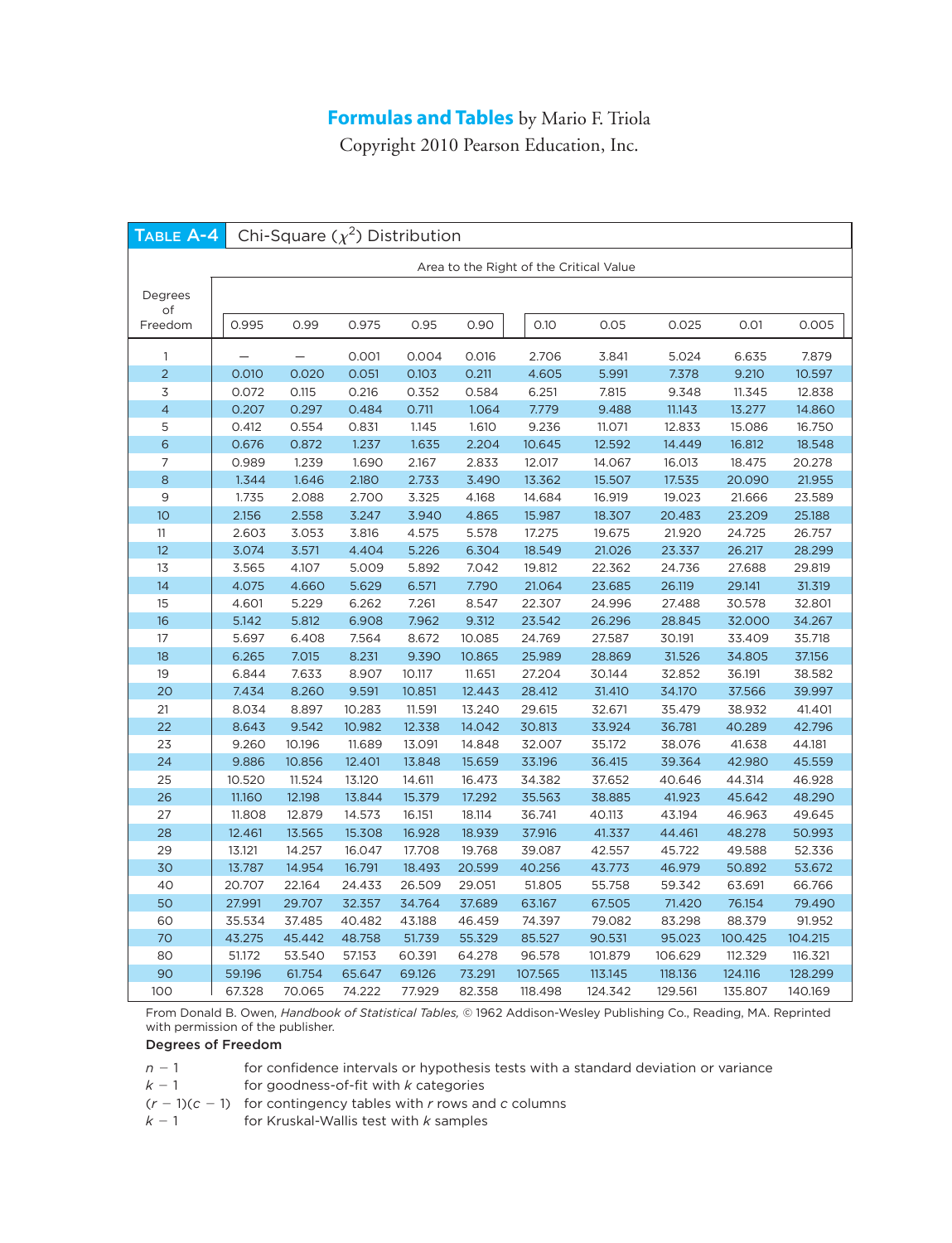# Determining Sample Size for Population Variance or Standard Deviation

# Table 7-2

|                                               | Sample Size for $\sigma^2$                                                | Sample Size for $\sigma$                   |                                                                         |  |  |
|-----------------------------------------------|---------------------------------------------------------------------------|--------------------------------------------|-------------------------------------------------------------------------|--|--|
| To be 95%<br>confident that<br>$s2$ is within | of the value of $\sigma^2$ ,<br>the sample size $n$<br>should be at least | To be 95%<br>confident that<br>s is within | of the value of $\sigma$ ,<br>the sample size $n$<br>should be at least |  |  |
| 1%                                            | 77,208                                                                    | 1%                                         | 19,205                                                                  |  |  |
| 5%                                            | 3,149                                                                     | 5%                                         | 768                                                                     |  |  |
| 10%                                           | 806                                                                       | 10%                                        | 192                                                                     |  |  |
| 20%                                           | 211                                                                       | 20%                                        | 48                                                                      |  |  |
| 30%                                           | 98                                                                        | 30%                                        | 21                                                                      |  |  |
| 40%                                           | 57                                                                        | 40%                                        | 12                                                                      |  |  |
| 50%                                           | 38                                                                        | 50%                                        | 8                                                                       |  |  |
| To be 99%<br>confident that<br>$s2$ is within | of the value of $\sigma^2$ ,<br>the sample size $n$<br>should be at least | To be 99%<br>confident that<br>s is within | of the value of $\sigma$ ,<br>the sample size $n$<br>should be at least |  |  |
| 1%                                            | 133,449                                                                   | 1%                                         | 33,218                                                                  |  |  |
| 5%                                            | 5,458                                                                     | 5%                                         | 1,336                                                                   |  |  |
| 10%                                           | 1,402                                                                     | 10%                                        | 336                                                                     |  |  |
| 20%                                           | 369                                                                       | 20%                                        | 85                                                                      |  |  |
| 30%                                           | 172                                                                       | 30%                                        | 38                                                                      |  |  |
| 40%                                           | 101                                                                       | 40%                                        | 22                                                                      |  |  |
| 50%                                           | 68                                                                        | 50%                                        | 14                                                                      |  |  |

(table 7-2 from page 390, Triola 4<sup>th</sup> edition)

| <b>TABLE A-6</b>    |                                          |               |  |  |  |  |  |
|---------------------|------------------------------------------|---------------|--|--|--|--|--|
|                     | <b>Critical Values of the</b>            |               |  |  |  |  |  |
|                     | <b>Pearson Correlation Coefficient r</b> |               |  |  |  |  |  |
|                     |                                          |               |  |  |  |  |  |
| n                   | alpha = .05                              | $alpha = .01$ |  |  |  |  |  |
| 4                   | 0.950                                    | 0.990         |  |  |  |  |  |
| 5                   | 0.878                                    | 0.959         |  |  |  |  |  |
| 6<br>0.811<br>0.917 |                                          |               |  |  |  |  |  |
| 7                   | 0.754                                    | 0.875         |  |  |  |  |  |
| 8                   | 0.707                                    | 0.834         |  |  |  |  |  |
| 9                   | 0.666                                    | 0.798         |  |  |  |  |  |
| 10                  | 0.632                                    | 0.765         |  |  |  |  |  |
| 11                  | 0.602                                    | 0.735         |  |  |  |  |  |
| 12                  | 0.576                                    | 0.708         |  |  |  |  |  |
| 13                  | 0.553                                    | 0.684         |  |  |  |  |  |
| 14                  | 0.532<br>0.661                           |               |  |  |  |  |  |
|                     | 15<br>0.514<br>0.641                     |               |  |  |  |  |  |
| 16                  | 0.623                                    |               |  |  |  |  |  |
| 17                  | 0.606                                    |               |  |  |  |  |  |
| 18                  | 0.468                                    | 0.590         |  |  |  |  |  |
| 19                  | 0.456                                    | 0.575         |  |  |  |  |  |
| 20                  | 0.444                                    | 0.561         |  |  |  |  |  |
| 25                  | 0.396                                    | 0.505         |  |  |  |  |  |
| 30                  | 0.361                                    | 0.463         |  |  |  |  |  |
| 35                  | 0.335                                    | 0.430         |  |  |  |  |  |
| 40                  | 0.312                                    | 0.402         |  |  |  |  |  |
| 45                  | 0.294                                    | 0.378         |  |  |  |  |  |
| 50                  | 0.279                                    | 0.361         |  |  |  |  |  |
| 60                  | 0.254                                    | 0.330         |  |  |  |  |  |
| 70                  | 0.236                                    | 0.305         |  |  |  |  |  |
| 80                  | 0.220                                    | 0.286         |  |  |  |  |  |
| 90                  | 0.207                                    | 0.269         |  |  |  |  |  |
| 100                 | 0.196                                    | 0.256         |  |  |  |  |  |

NOTE: To test H0:  $p = 0$  against H1:  $p \neq 0$ , reject H0 if the absolute value of r is greater than the critical value in the table.